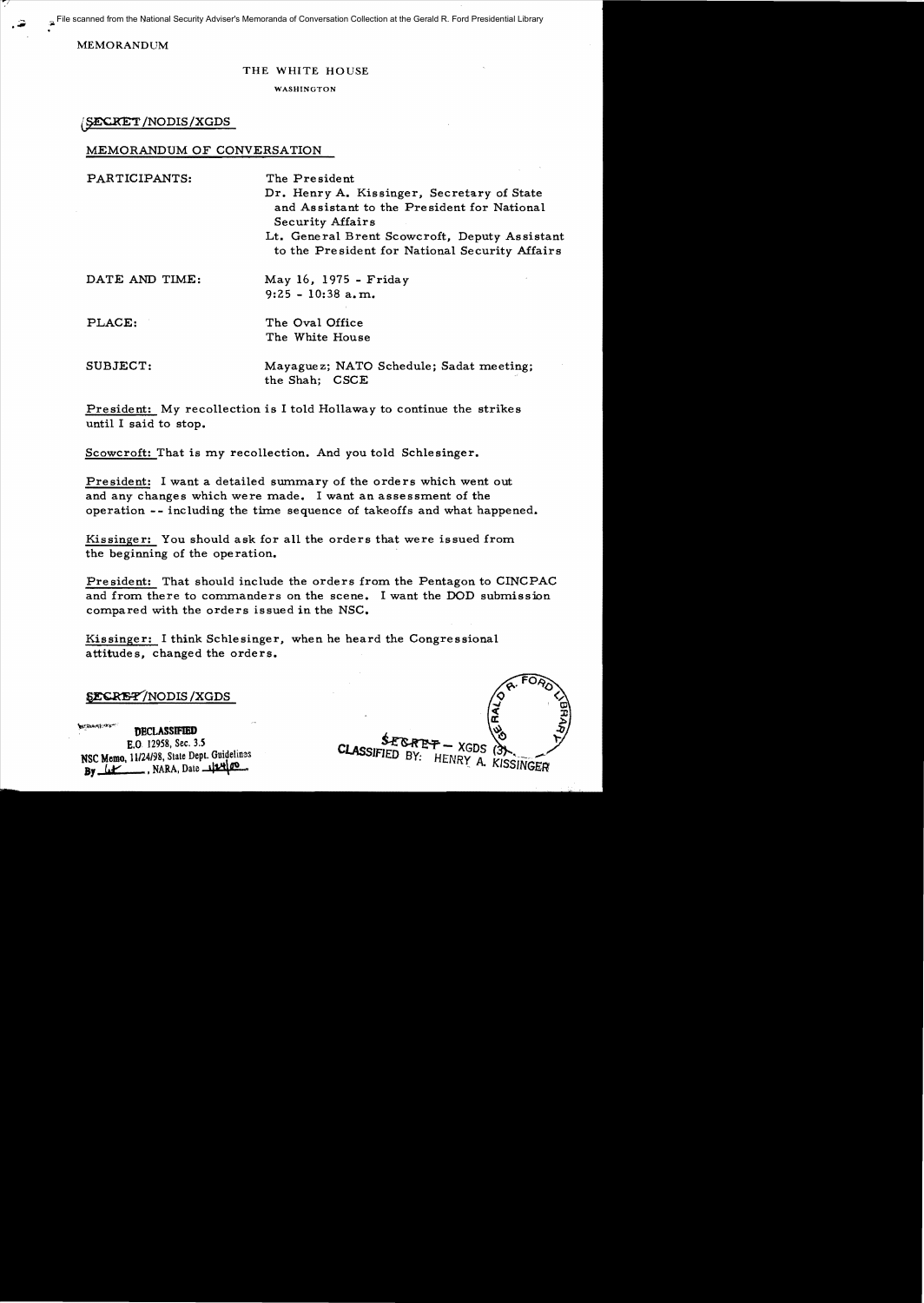### ~NODIS/XGDS - 2

'.

## President: Or CINCPAC changed it.

Kissinger: The whole operation was conducted not as a military operation but in order to demagogue before the Congress. You got a helluva lot out of it.

President: Include what happened in the first wave, the second wave, and the other waves after that.

It seems. to me that what happens in the Situation Room is being bypassed by what goes on in the NMCC.

Kissinger: Here is a draft NATO schedule. It is heavy, but if you approve it we will start making arrangements.

[Gives the President the paper.]

President: That is fine.

Kissinger: Okay. 'We will send cables out.

Thorn will be the Pre sident of the UN this year and it would be symbolic to meet first with one of the small ones.

I have a draft statement -- I will put it into a book for you.

On the Middle East, I have a paper I did on strategy. and a cable from Eilts on the mood.

1111 be back Friday night and have to leave on Monday. I will be available both Saturday and Sunday.

President: How did the meeting with the Shah go?

Kissinger: Outstanding. He was extremely pleased. He is afraid the Indians will attack Pakistan.

President: Have we delivered anything?

~INODIS/XGDS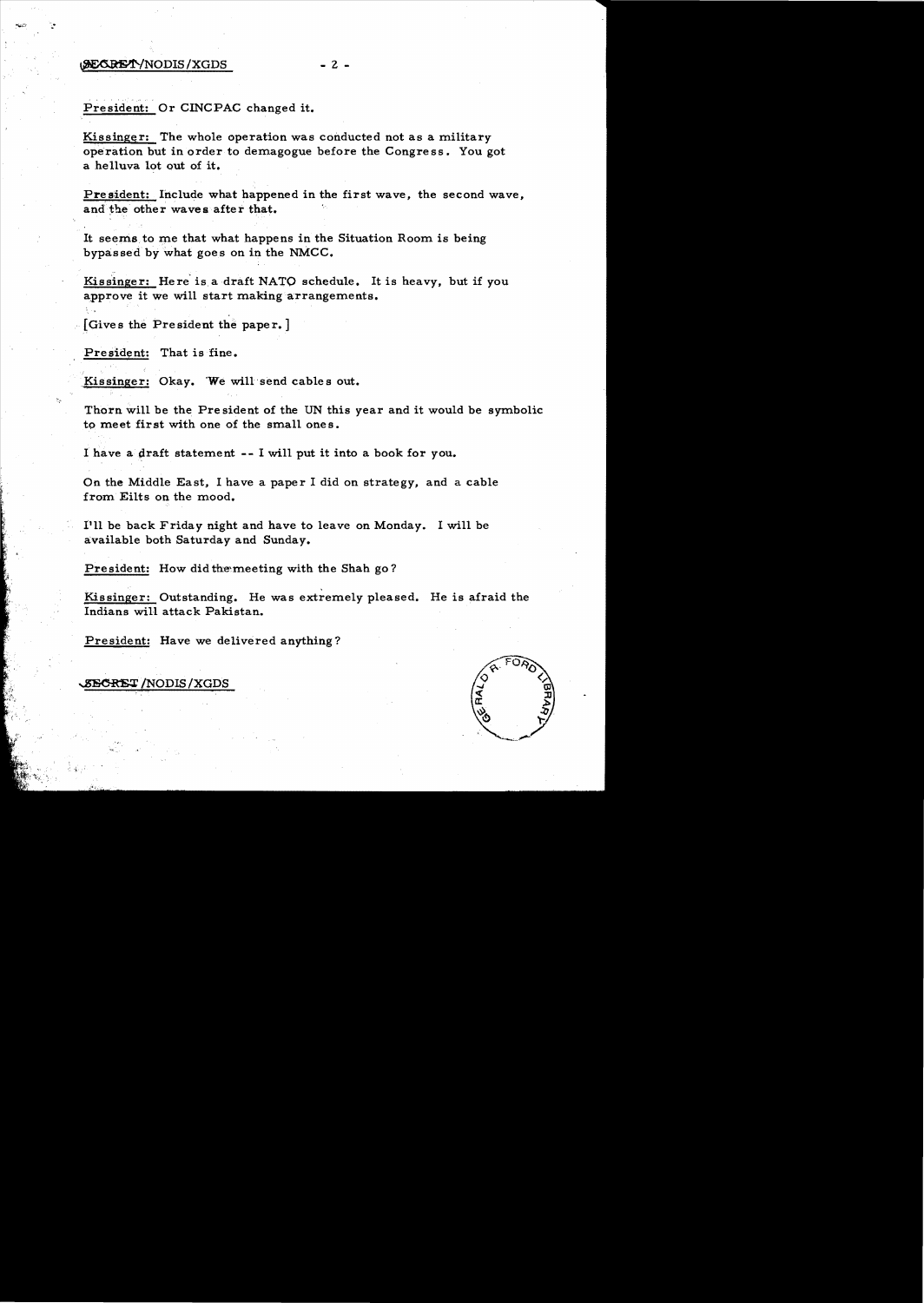### ~/NODIS/XGDS - 3 -

Kissinger: They haven't ordered anything because they have no money. Tell him you are very interested in the preservation of Pakistan. We would like to know his intentions, and how he thinks we can help.

President: Can I have a map?

[General Scowcroft goes out, and returns].

Kissinger: Sadat is in a tough domestic situation. He will have to do something soon. If he went Marxist. he could get money from Libya.

President: What about the Shah's comments on turning west?

Kissinger: With Sadat, it should be just you, me and a notetaker. He will maybe have Fahmy. We should sit in easy chairs, not across the table from each other. I would ask for 15 minutes alone at the end of each other. I would ask for 15 minutes alone at the end of each meeting. He is usually good for only about an hour and a half.

President: I will be meeting with the foreign correspondents and will need to study the books.

Scowcroft: You will have them.

i

Kissinger; AHEPA decided to press for retention of aid cutoff.

 $My$  trip to Berlin is purely symbolic. I have a speech to give to the city council.

The major problem will be Gromyko. He will have three things: CSCE, SALT, and the Middle East. CSCE is out of our hands; we are staying a step behind the Europeans. The only question is the date. The Soviet Union and France want 13 July. I would not spend more than three days. For everyone to give a speech would take 4-5 days. spend more than three days. For everyone to give a speech would

[Secretary Kissinger described the map of the Pakistan area. pointing out the location of Pushtoonistan and Baluchistan...



# /NobIS /XGDS·

 $\cdots$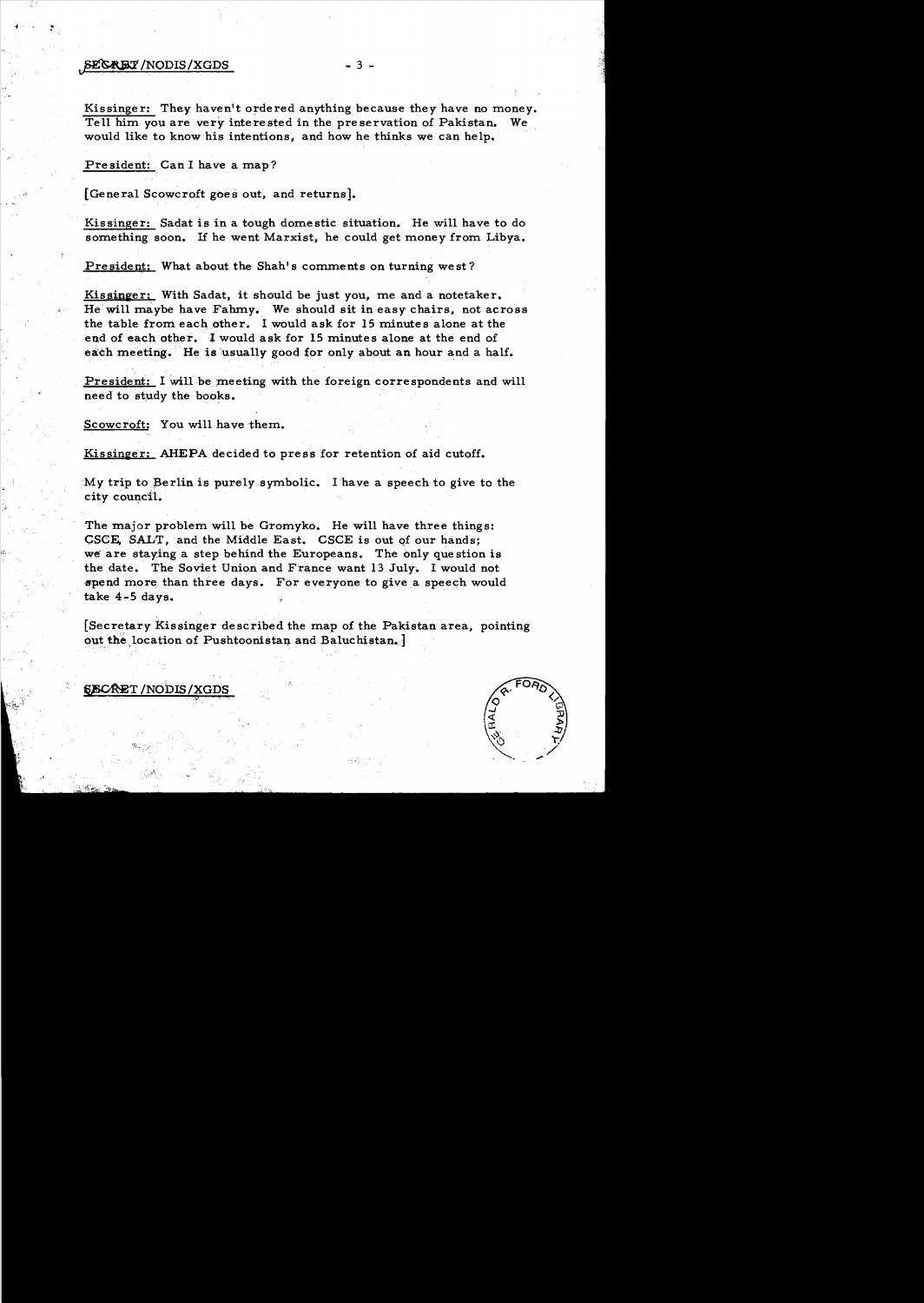# SECRET/NODIS/XGDS - 4

I'll agree to the last week of July with Gromyko, if nothing happens. You would come to the last two days and the signing ceremony.

President: Can I put in my speech that this doesn't involve territorial matters?

Kissinger: No, it does not affect the Baltic states. We can brief the press on that, but Jackson and the like will hit us on that.

On the Middle East, I will be tough with him.



SECRET/NODIS/XGDS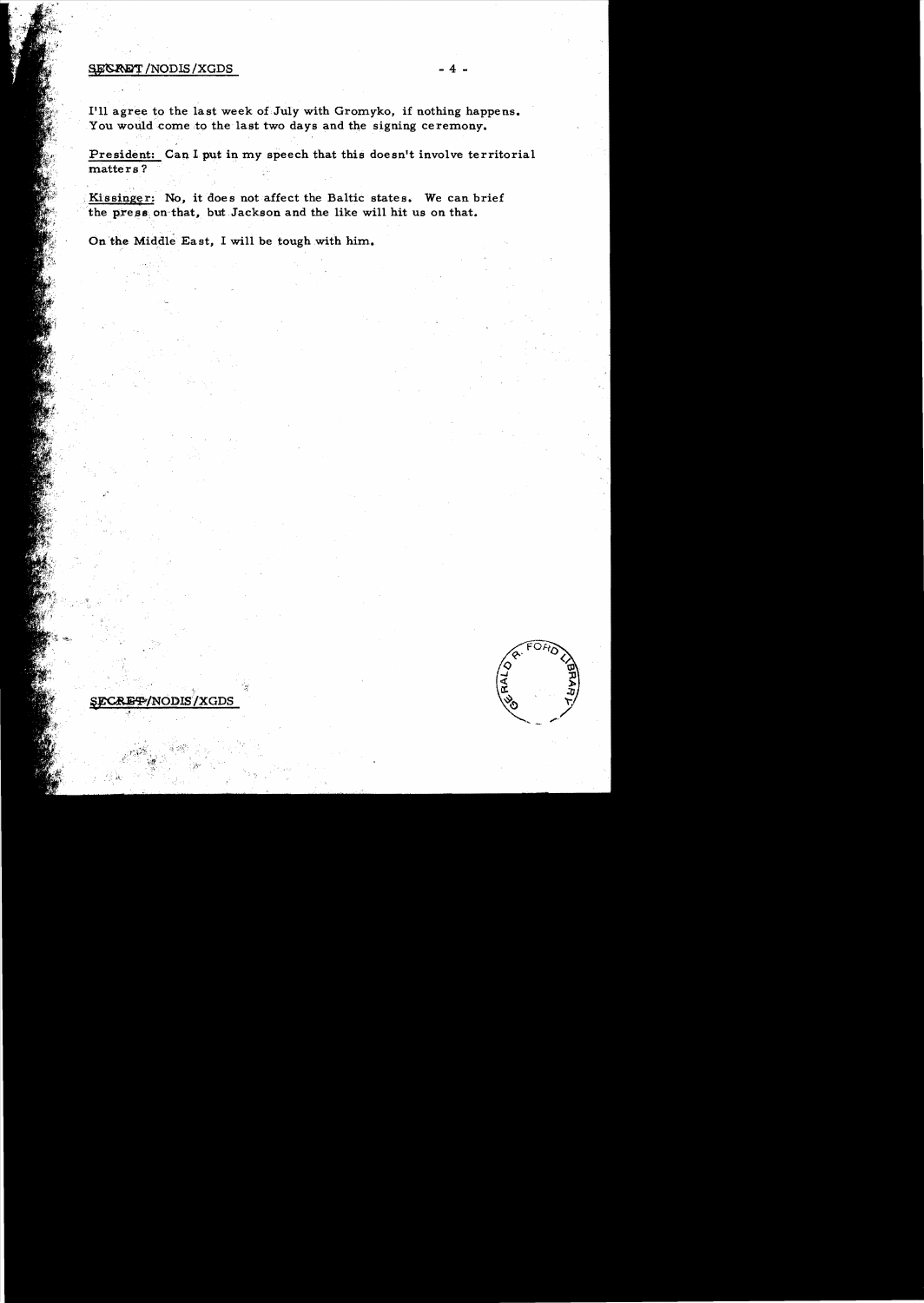Iniday 38 AM Unewers from Provito Proven  $\sqrt{P/K}$  16 may 75 R Un recallection in State Hallamany to contains - $#$ Chack Thins with the stop.<br>5 Thurmy recorrection **NAMAX** M dece la détaille son qu'alors arbich creatant and any changes which were made. associates of agent including time require A form of a coloret happened Katherine 16. Juni 19 the operation P That thould writing orders from Pentagon & CINC/ACONd from there to class on the scene # I want a DOD serbon gion comparel w/c orders es is the methods R Ithink Septes with he heard Song attitudes changed cadrs.  $P$  Or CINC PAC changed it. KTts whole sym an combatel witat a wil spa but You got a hellure litout jet tuchme what hoppered in 1st cross, 2nd man deans to me what happens in a Sit Rose is being by passed by what goes on sinc NMCC. K Aue is a chopt NATO schelade. It is heavy but Il you appress une with start making arrangements.  $P$  (Cines expans) P That is fine K Ok, We will send cables out.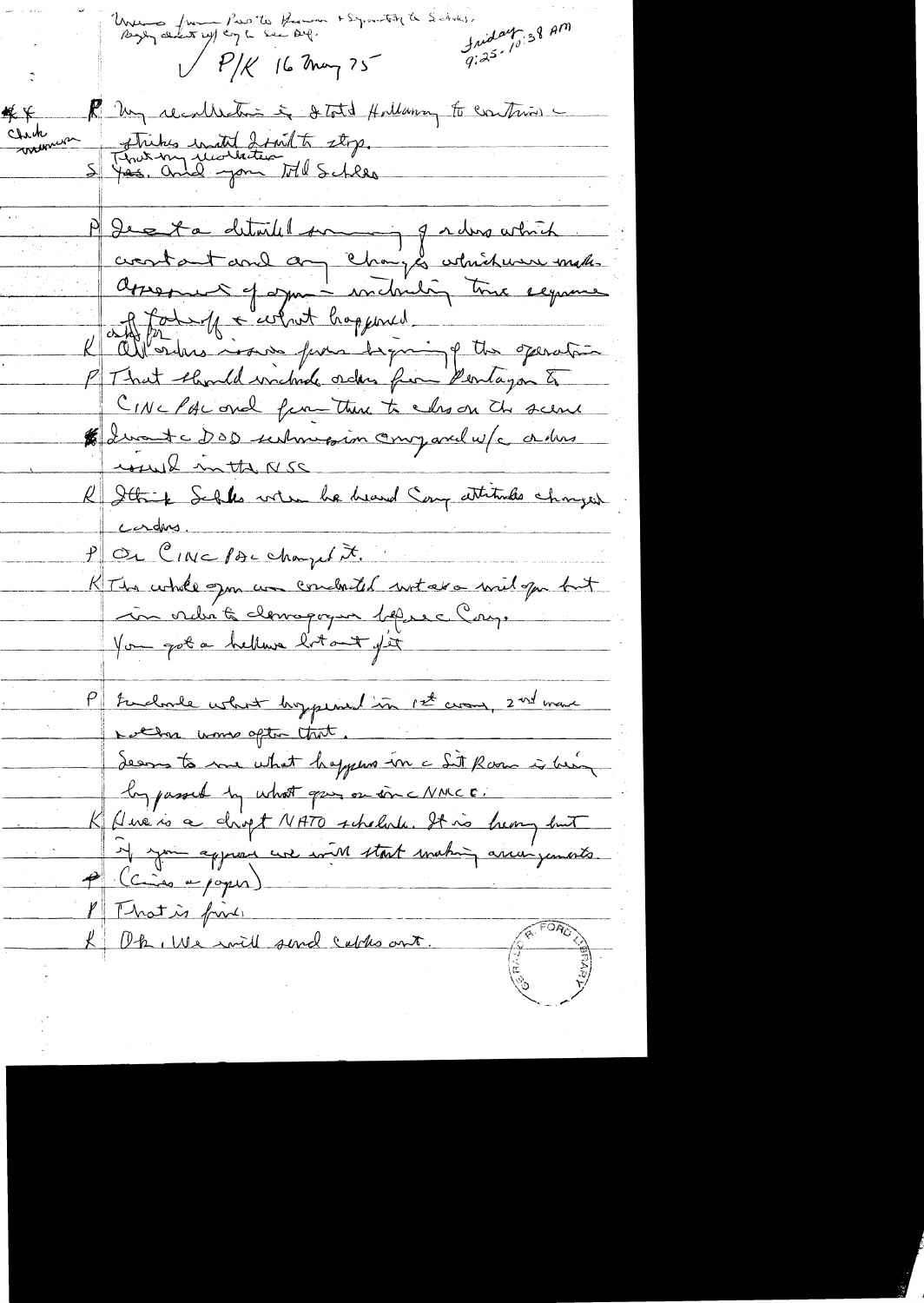Staliano- 1 hr up here.

K Thorn will be few of UNI + would be symbolic en Jon ME, 2 hans<br>On ME, 2 hans is a poper dalid on strating, x me Il branche mod.<br>Délateur de Friday mynt + hast leas hauton. K Brotslandin, A è mas xtremetz placent. He opened Judians will ottok Pok. P Hard un delivered ong this K They homen't a deved any thing - we many Tell him your imtersted in presenting Parte, we would When him his interstance, + how he think are can belg. P Cerre 8 hours ce map K Sachot is intonyh draviti at the will havet  $(96 + 1)$ KWS Sadat, it should be just your, une intetaler. He will concept home 'Falmi', We  $+$ should sit in easy chains, witnesses totals from each other, I would ont for 15 minutes about at and of contracting. And is wouldly good